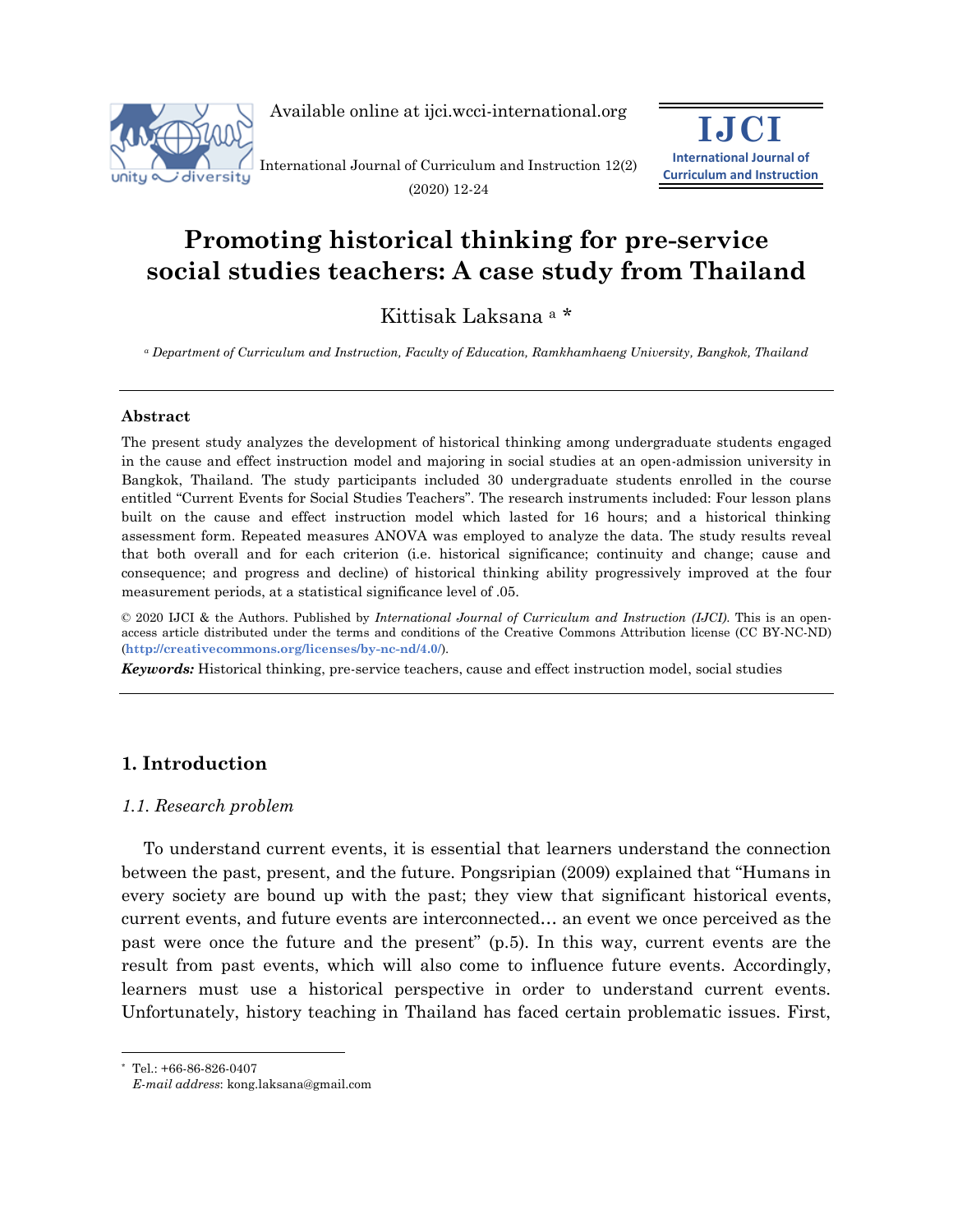teachers mainly adopt a lecture-based classroom approach. Second, history as subject is considered to be unimportant since learners are deemed unable to make connections between the past and current events, and they are also considered to not understand the impact of the past on current and future events. Third, teachers and learners have misconceptions about the characteristics and nature of history, in which it is perceived to be fixed and unchangeable (Laksana, 2016, p.141).

These three aforementioned issues of history teaching can be resolved by changing from a traditional history class, in which the teacher takes a major role in knowledge delivery, to one in which learners construct knowledge themselves, thereby promoting historical thinking. Several studies in history studies suggest that a 'doing history' instructional approach in addition to using important historical concepts helps to improve learners' understanding and historical thinking (Martinko, 2017; Neumann, 2012; Ozmen, 2015; Wanser, 2012). History educationists elucidate that historical thinking is a creative process used by historians to interpret historical evidences and construct history. This can be achieved through important historical concepts, such as historical significance, evidence, continuity, changes, causes, consequences, historical perspectives, and ethical judgement (Seixas & Morton, 2013, p.2; Stipp, Gibson, Denos, Case, & Miles, 2017, p.1).

Historical thinking is important and can benefit learners in several ways by promoting historical understanding; increasing understanding of content and the nature of a history subject; encouraging learners' participation in history investigation (Stipp et al., 2017, pp.4-5); dispelling learners' credulity, enabling learners to understand complicated human behaviors and relationships in the past; and by enabling learners to reflect on current events through various perspectives (Kitson, Husbands, & Steward, 2011). This is consistent with Gardner's (2006, p.154) concept of 'the five minds for the future' which is necessary for learners and people in the future. One mind type that should be promoted is the disciplined mind, which masters a particular discipline (i.e. history, mathematics, science, or arts) and a profession (i.e. an accountant, a lawyer, a physician, or an engineer). This is acquired through practice and persistence to achieve personal proficiency and be able to continuously apply and improve what has been learned. Each discipline has its own core principles which differ from other disciplines. Gardner (2006, p.22) further explained the area of history, in that a learner who has not become more disciplined only has a superficial understanding about events, or perhaps are only interested names and the dates of events. For example, when asked about the First World War, a learner may answer that the war began due to the assassination of Archduke Franz Ferdinand, the heir presumptive to the throne of Austria-Hungary, on June 28th, 1914. The given answer indicates superficial knowledge about the events. Gardner's five minds for the future presents the benefit of discipline-based thinking, which differs from the thinking process in general. It is therefore essential that the historical thinking ability of pre-service teachers is promoted.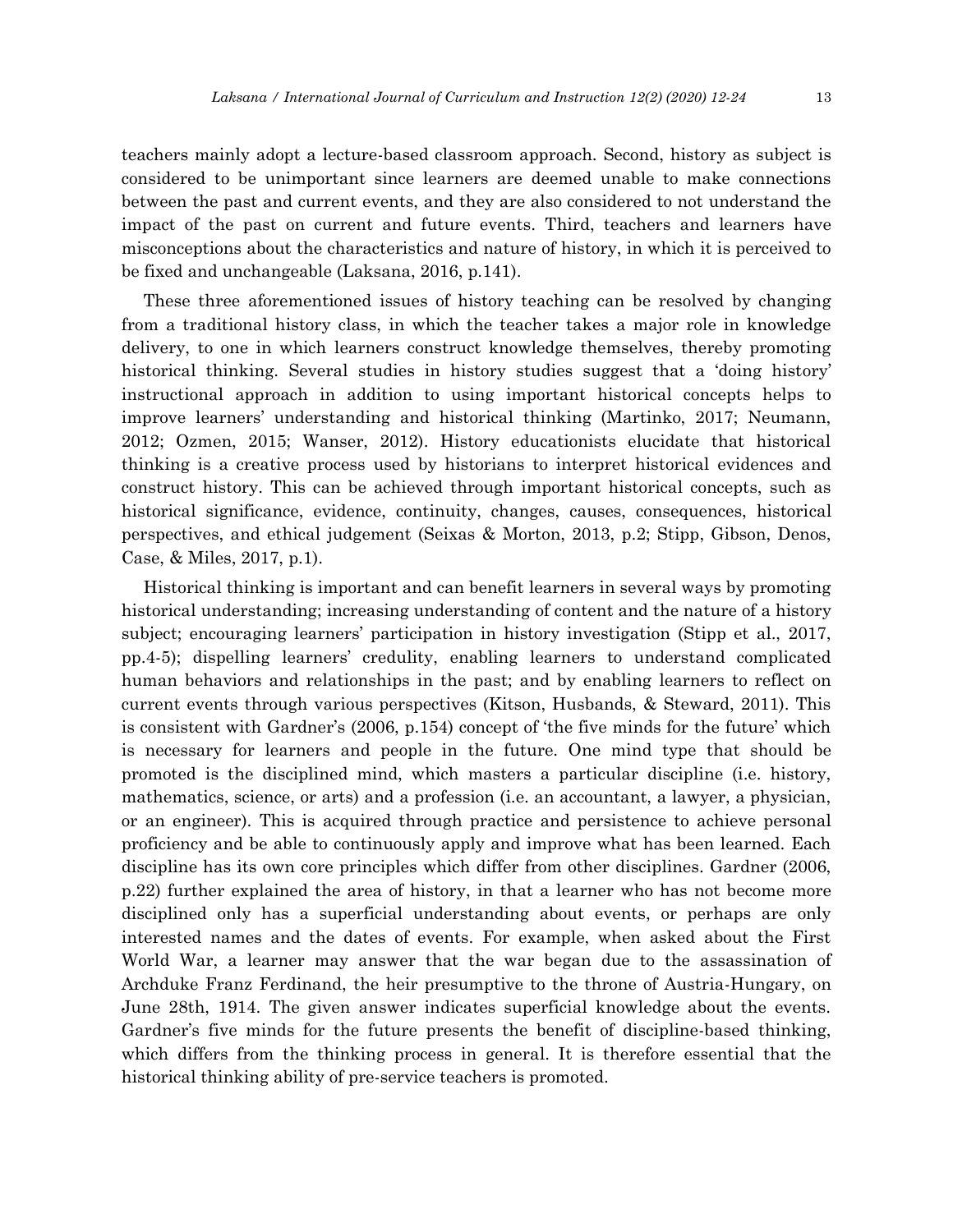Concerning teaching issues in Thailand and the value of historical thinking, it is necessary to promote the historical thinking abilities of learners. To deal with the aforementioned issues, a traditional history class in which learners are receivers of knowledge must be changed to a classroom in which learners are allowed to take more active roles in the learning process. This can be achieved through learning management that encourages learners to discover answers and supporting arguments on their own, which is the cause and effect model of instruction. This model was developed by Gunter, Estes, and Schwab (Gunter, Estes, & Mintz 2007, pp. 173-178) with the intention of promoting learners' abilities to scrutinize information, events, situations, and stories. The model involves eight steps of learning management: 1) select a topic, issue, data, or actions to be analyzed; 2) analyze the cause and justify its supporting argument; 3) analyze the effect and justify its supporting argument; 4) analyze the antecedent and justify its supporting argument; 5) analyze the consequence and justify its supporting argument; 6) make a conclusion; 7) structure the principles; and 8) evaluate learners' performance. This model was developed on the basis of Taba's (1967) teaching strategies which focused on learning management following the inductive approach, in which learners interact with facts until they recognize the association patterns in the facts and subsequently formulate principles by themselves. In the cause and effect model of instruction, steps 1 to 6 focus on encouraging learners to investigate, gather, organize, and comprehend data. These steps help learners understand the content of the Current Events for Social Studies Teachers course. The steps are also relevant to the instructional approach by emphasizing historical thinking.

Concerning the background of the aforementioned teaching issues, the derived research question is: "How does the cause and effect model of instruction promote historical thinking abilities?" Additionally, the study objective is to examine the promotion of historical thinking ability of students engaging in the cause and effect model of instruction. It is hypothesized that students engaged in the cause and effect model of instruction will have better historical thinking abilities.

#### *1.2. Literature Review*

Historical thinking is a form of discipline-based thinking which focuses on learners' understanding of the use of second-order historical concepts to understand historical stories or events and develop historical understanding. These concepts include historical significance, evidence, continuity, change, cause, consequence, progress, decline, historical empathy, ethical judgement, and historical perspectives. Moreover, historical thinking is a process in which learners learn by investigating evidence, authors, and contexts, as well as validating evidence (Haydn, Stephen, Arthur, & Hunt, 2015; Lévesque, 2009; Mandell & Malone, 2007; Seixas & Morton, 2013, p.2; VanSledright, 2004, pp. 230-233).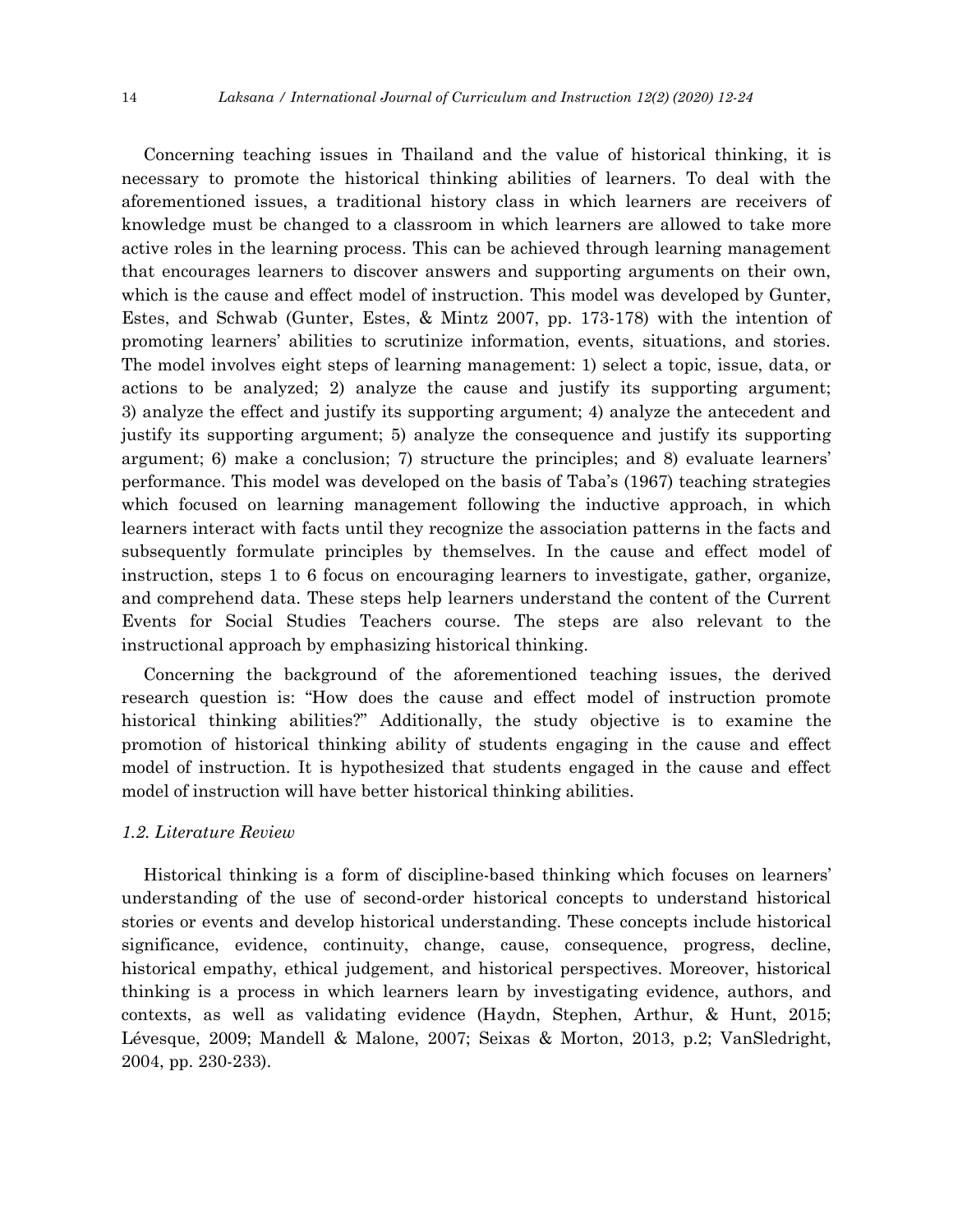Historical thinking is important and has several advantages. First, it promotes historical understanding as well as understanding about the nature of the historical subject. Second, it enhances learners' roles to be more active and use historical concepts and process. Third, it encourages history learning that embraces various perspectives. These advantages are relevant to developing citizens in a democratic society (Kitson, Husbands, & Steward, 2011; Laksana, 2017, p. 145; Stipp et al., 2017, pp.4-5). History educationists suggested that instruction which emphasizes historical thinking must involve learning activities centered on the use of substantive historical concepts as a framework to investigate the past. This should be conducted through an inquiry process which entails the questioning method, identifying historical issues, using various sources, interesting issues, and evaluating learning progression (Neumann, 2012; Seixas & Morton, 2013, pp. 3, 9; Stipp et al., 2017, pp. 12-13).

Regarding the aforementioned related literature, the researcher identified the scope and components of historical thinking for this present study as comprised of four performance criteria:

1) Cause and consequence: Reflecting on past events concerning: Direct causes or a person's actions that cause historical changes; structural causes or fundamental factors; primary causes; secondary causes; direct effects; and the impacts of historical events (Chamber, 2006; Duthie, 2012, pp.32-33; Lévesque, 2009; Seixas, 2006; Seixas, 2017; Stipp et al., 2017, p.9).

2) Continuity and change: Reflecting on the chronology of historical events, including: Constants or things resulting from the past; things that have changed or transformed from the past; aspects and degree of changes; substantive historical turning points; and the names of eras associated with stories or distinctive period features (Lévesque, 2009; Seixas, 2006; Seixas, 2017; Seixas & Morton, 2013; Stipp et al., 2017, p.8).

3) Progress and decline: Reflecting on and evaluating the conditions or artefacts considered to be advanced, progress, or valuable; the conditions or artefacts considered to be in decline, obsolete, or worthless in that period; relationship patterns between the conditions or artefacts considered to represent progress and decline in that period; comparing the conditions or artefacts considered to represent progress within a similar context; and comparing the conditions or artefacts considered to represent decline within a similar context (Lévesque, 2009; Lévesque, 2011; Seixas & Peck, 2004).

4) Historical significance: Reflecting and judging past events, issues, or stories with distinctive features or aspects considering typical situations of that period. These events or conditions are recognized or acknowledged according to their significance. Besides, they are significant historical turning points which have greatly affected large numbers of people for a long period, relate to or have profound effects on the present, relate to individual learners, and reflect the consciousness of contemporary people (Brown &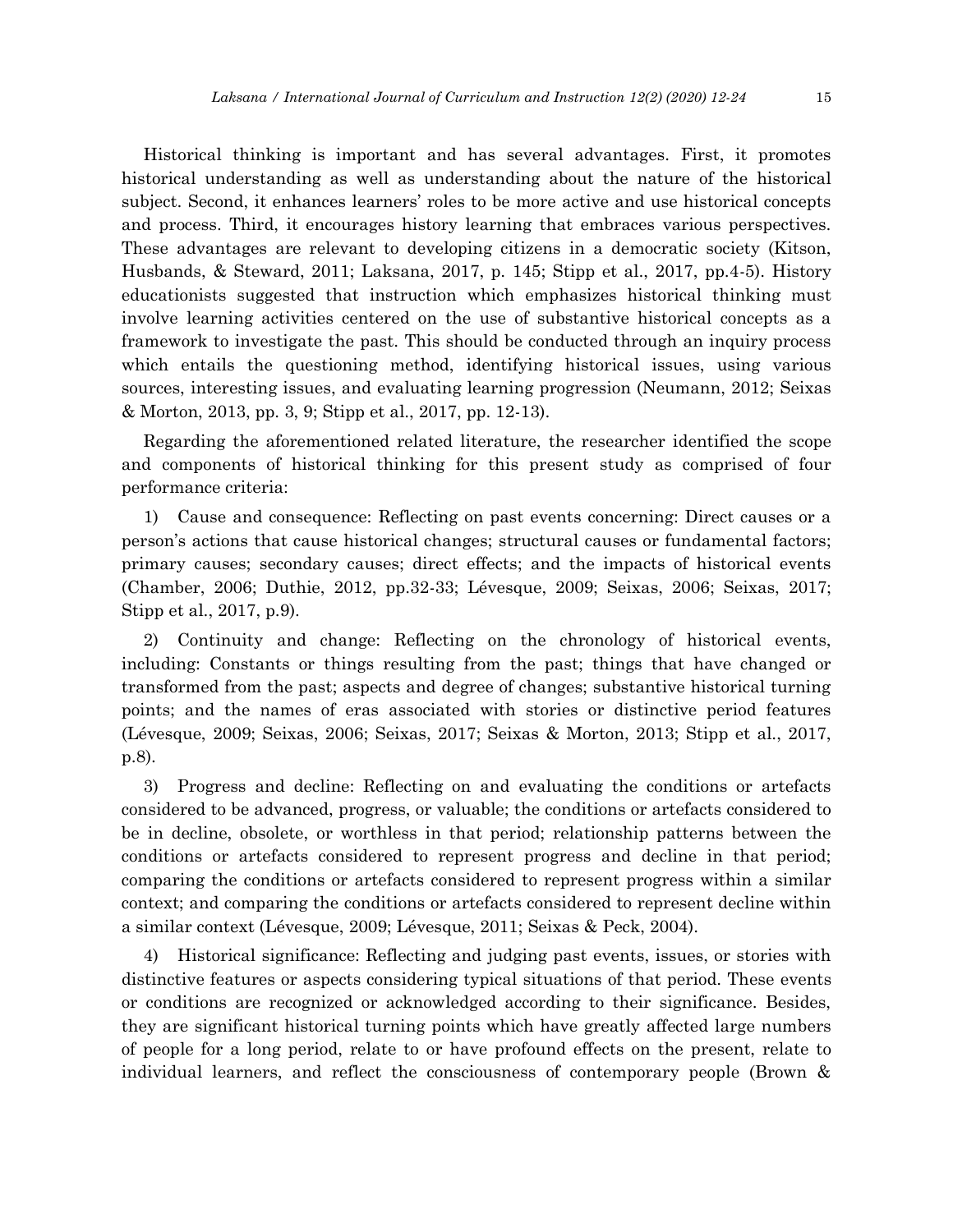Woodcock, 2009, pp.10-11; Cercadillo, 2006, pp. 7-8; Counsell, 2004; Laksana, 2017, p. 146; Phillips, 2002; Vivancos & Ferrer, 2017, pp. 2-3).

## **2. Method**

This study employs a quasi-experimental, one-group time-series design with four measurement points.

#### *2.1. Study population and participants*

The study population included 331 undergraduate students majoring in social studies at the Faculty of Education of an open-admission university in Bangkok, Thailand. The students were enrolled in the Current Events for Social Studies Teachers course in the first semester of the 2017 academic year.

The study participants were 30 undergraduate students selected according to the frequency of their class attendance during the Current Events for Social Studies Teachers course period. The researcher employed a simple random sampling technique to assign 30 out of the 39 students who attended all 16 classes into an experimental group.

#### *2.2. Research instruments*

#### *2.2.1. Lesson plans*

The instruments used in the experiment included four lesson plans focusing on four issues: 1) the Israeli-Palestinian Conflict; 2) the Sinhalese-Tamil Conflict; 3) the insurgency in the southern region of the Philippines; and 4) the disputes in the South China Sea region. Each lesson plan was designed according to the cause and effect model of instruction and lasted for four hours, for a total of 16 hours. The lesson plans were evaluated by five experts using a 5-rating scale to assess their accuracy, appropriateness, and internal consistency. It was found that the overall accuracy, appropriateness, and internal consistency of the lesson plans were at the highest level  $(M = 4.94)$ . Meanwhile, each lesson plan was also deemed to have similar results  $(M = 4.90, 4.95, 4.94,$  and 4.98, respectively).

#### *2.2.2. Test and rubric*

An 8-item essay test was designed to assess the learners' historical thinking ability. An analytic scoring rubric was used to assess thinking ability, consisting of four criteria: Historical significance; continuity and change; cause and consequence; and progress and decline. The concrete descriptions for each level of historical thinking performance were provided for each criterion to serve as the scoring guideline. Five experts assessed the consistency between the questions and descriptions, who found an index of item-objective congruence (IOC) result of 1.0 for all items, indicating good content validity. Inter-rater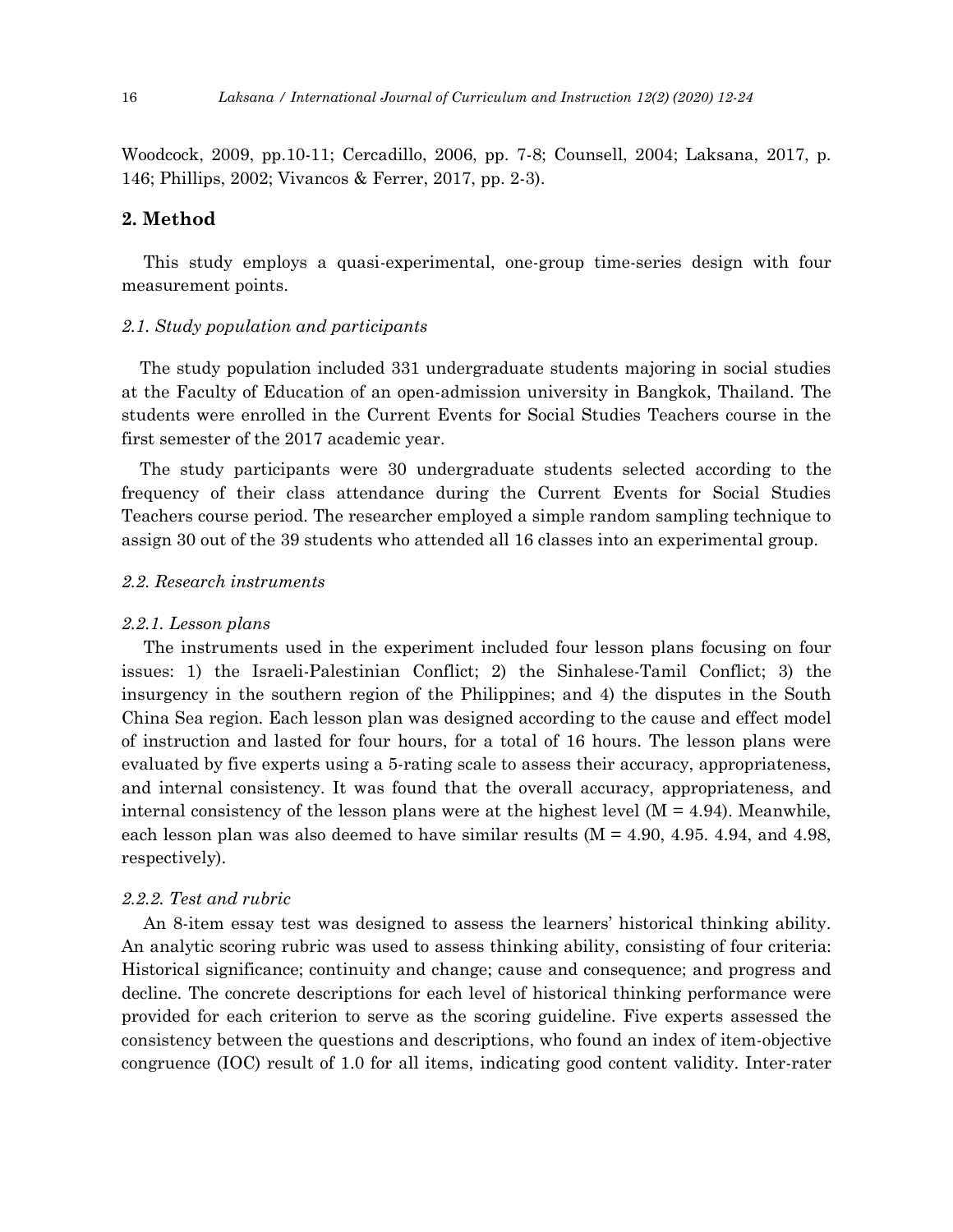reliability was performed through the following procedure: The 8-item subjective test was administered to 30 pilot participants to assess their historical thinking ability, subsequently the test was evaluated by two raters which revealed an inter-rater correlation coefficient of .804 and a high correlation at a statistical significance level of .01.

#### *2.3. Data Collection*

This study applied a quasi-experimental one-group time series design. The study was conducted in the Current Events for Social Studies Teachers class between July and September 2017. To collect data for the learners' historical thinking ability, the researcher administered an 8-item subjective test to the participants four times (in weeks 3, 5, 7, and 9), with one test for each lesson plan.

#### *2.4. Data Analysis*

Analysis was performed by calculating the mean scores, standard deviations, and percentages for each historical thinking criterion and overall from of historical thinking ability obtained from the four tests. The tests were conducted after the students engaged in the cause and effect model of instruction.

To test the hypothesis, repeated measure ANOVA was conducted to analyze the development for each historical thinking criterion and overall on the basis of the four tests after the students engaged in the cause and effect model of instruction.

## **3. Results**

The analytical results of the mean scores, standard deviations, percentages, and the development of each historical thinking criterion and overall were obtained from the four tests after the students engaged in the cause and effect model of instruction

**Test 1** The students had a low level of overall historical thinking ability, with a mean score of 1.80, with a standard deviation of 1.34. The students also had a low level of historical thinking ability in each criterion. The mean scores for the continuity and change and the cause and consequences criteria were equal and the highest compared with the other criteria, with a mean score of 2.00 and 0.64 and 0.00 standard deviation, respectively. For the historical significance and the progress and decline criteria, the mean scores were equal and the lowest, with a mean score of 1.60 and standard deviations of 0.49.

**Test 2** The students had a moderate level of overall historical thinking ability, with a mean score of 2.45 and a standard deviation of 1.34. The students also had a moderate level of historical thinking ability in each criterion. For the continuity and change and the cause and consequence criteria, the mean scores were equal and the highest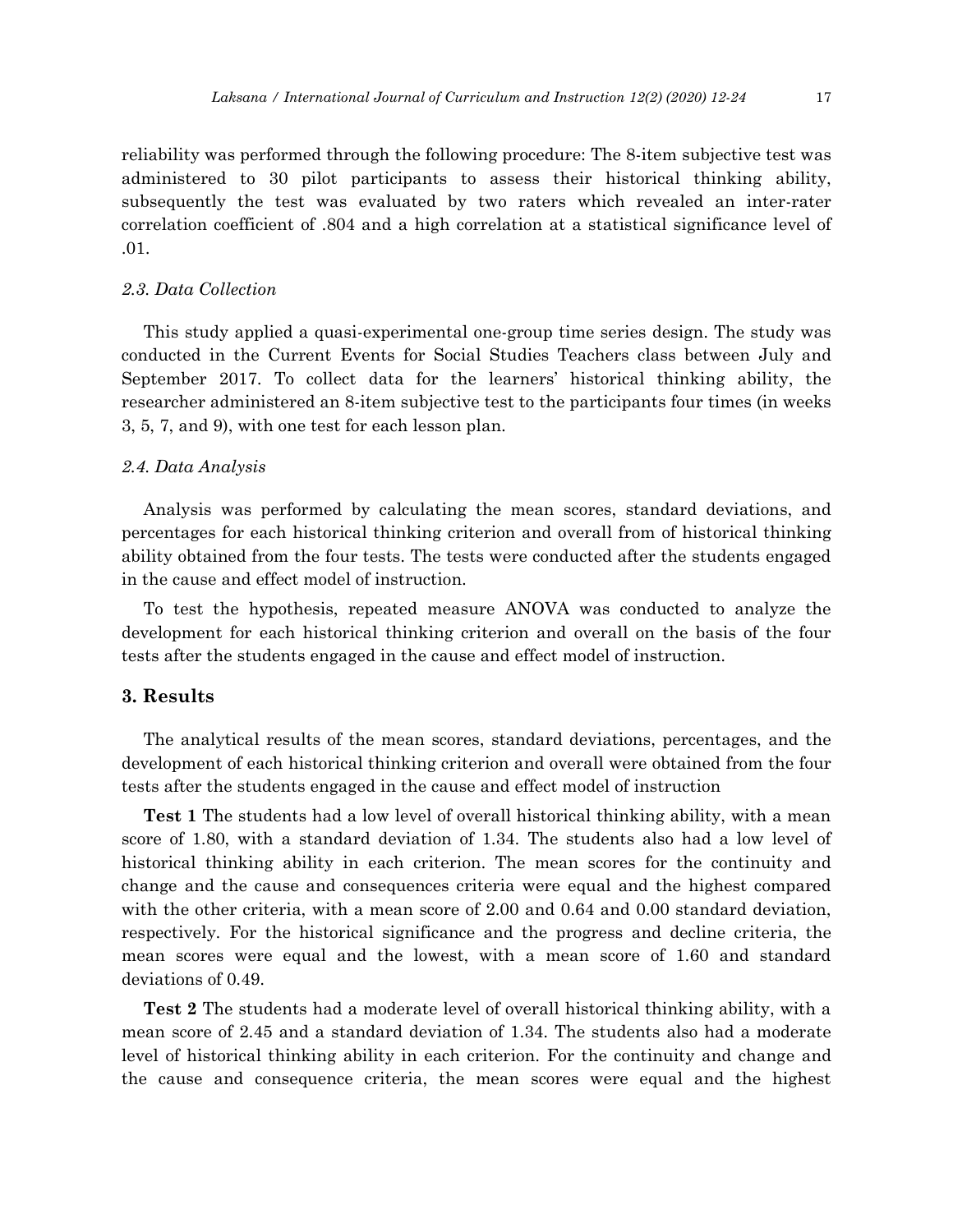compared with the other criteria, with mean scores of 2.60 and a standard deviation of 0.49. Abilities in the progress and decline criterion was the lowest with a mean score of 2.20 and a standard deviation of 0.40.

**Test 3** The students had a high level of overall historical thinking ability, with a mean score of 3.30 and standard deviation of 2.35. The students had a high level of historical thinking ability in the cause and consequences criterion with a mean score of 3.80, the highest compared to the other criteria, and a standard deviation of 0.76. Ability in the historical significance and progress and decline criteria were at a moderate level, with both having mean scores of 3.00, the lowest found, with standard deviations of 0.64.

**Test 4** The students had a high level of overall historical thinking ability, with a mean score of 3.85 and a 2.37 standard deviation. For their abilities in each criterion, the students had a very high level of historical thinking ability in the cause and consequences criterion with a mean score of 4.20, the highest of the criteria, with a standard deviation of 0.76. The abilities in the progress and decline criterion was at a high level with a mean score of 3.40, which was found to be the lowest, and a standard deviation of 0.49. The results are presented in Figure 1.



Figure 1. Criteria development overall and for each historical thinking ability (Test 1 to Test 4).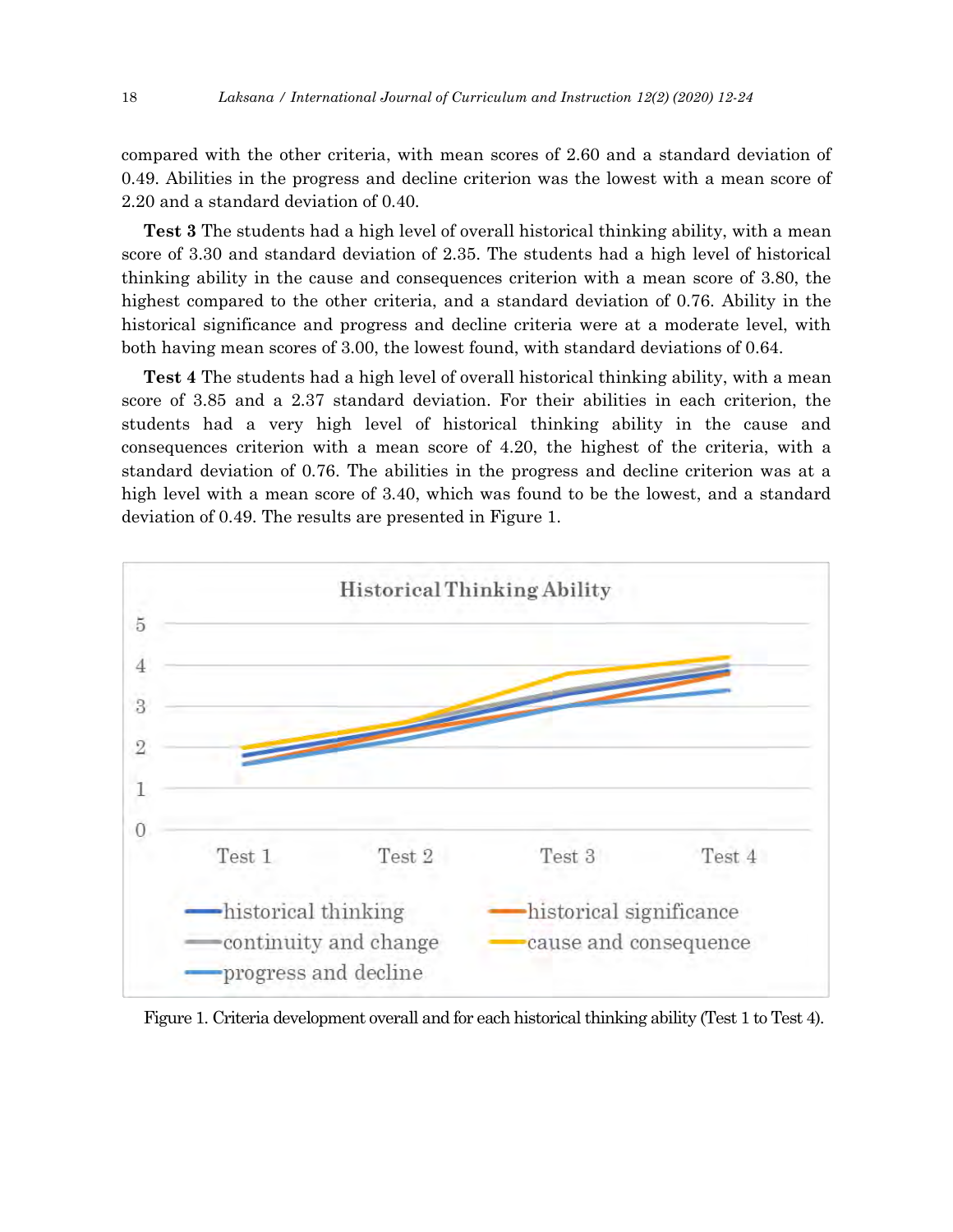Figure 1 shows the development of the learners' historical thinking ability criteria through the results of the four tests after engaging in the cause and effect model of instruction. Repeated measure ANOVA was used to test the hypothesis.

Analyzing the development of the learners' historical thinking ability, both overall and in each criterion, revealed that the mean score of overall historical thinking ability differed between each time point at a statistical significance level of .05 ( $F = 689.012$ , df = 1.857, 53.864, p = .000). The paired samples t-tests showed that the mean scores of overall historical thinking ability at Tests 1, 2, 3, and 4 differed with a statistical significance level of .05. These results support the hypothesis that "Students having engaged in the cause and effect model of instruction will have a higher historical thinking ability." The following results were found for each criterion of historical thinking: 1) The historical significance criterion mean score differed between at least two time points at a statistical significance level of .05 (F = 188.500, df = 1.667, 48.333 p = .000). When conducting the paired samples t-tests, the mean scores of the historical significance criterion at Tests 1, 2, 3, and 4 were found to differ at a statistical significance level of .05. 2) The mean score for the continuity and change criterion differred between at least two time points with a statistical significance level of .05 ( $F =$ 98.941,  $df = 1.417$ , 41.083,  $p = .000$ . The paired the samples t-tests showed that the mean scores for the continuity and change criterion at Tests 1, 2, 3, and 4 differed with a statistical significance level of .05. 3) The mean score for the cause and consequences criterion differed between at least two time points with a statistical significance level of .05 (F = 130.500, df = 2.025, 58.719, p = .000). The paired samples t-tests showed that the mean scores of the cause and consequence criterion at Tests 1, 2, 3, and 4 differed with a statistical significance level of .05. 4) The mean score for the progress and decline criterion differed between at least two time points with a statistical significance level of .05 (F = 141.375, df = 1.818, 52.727, p = .000). With the paired samples t-tests, it was found that the mean scores for the progress and decline criterion at Tests 1, 2, 3, and 4 differed with a statistical significance level of .05. The results are presented in Table 1.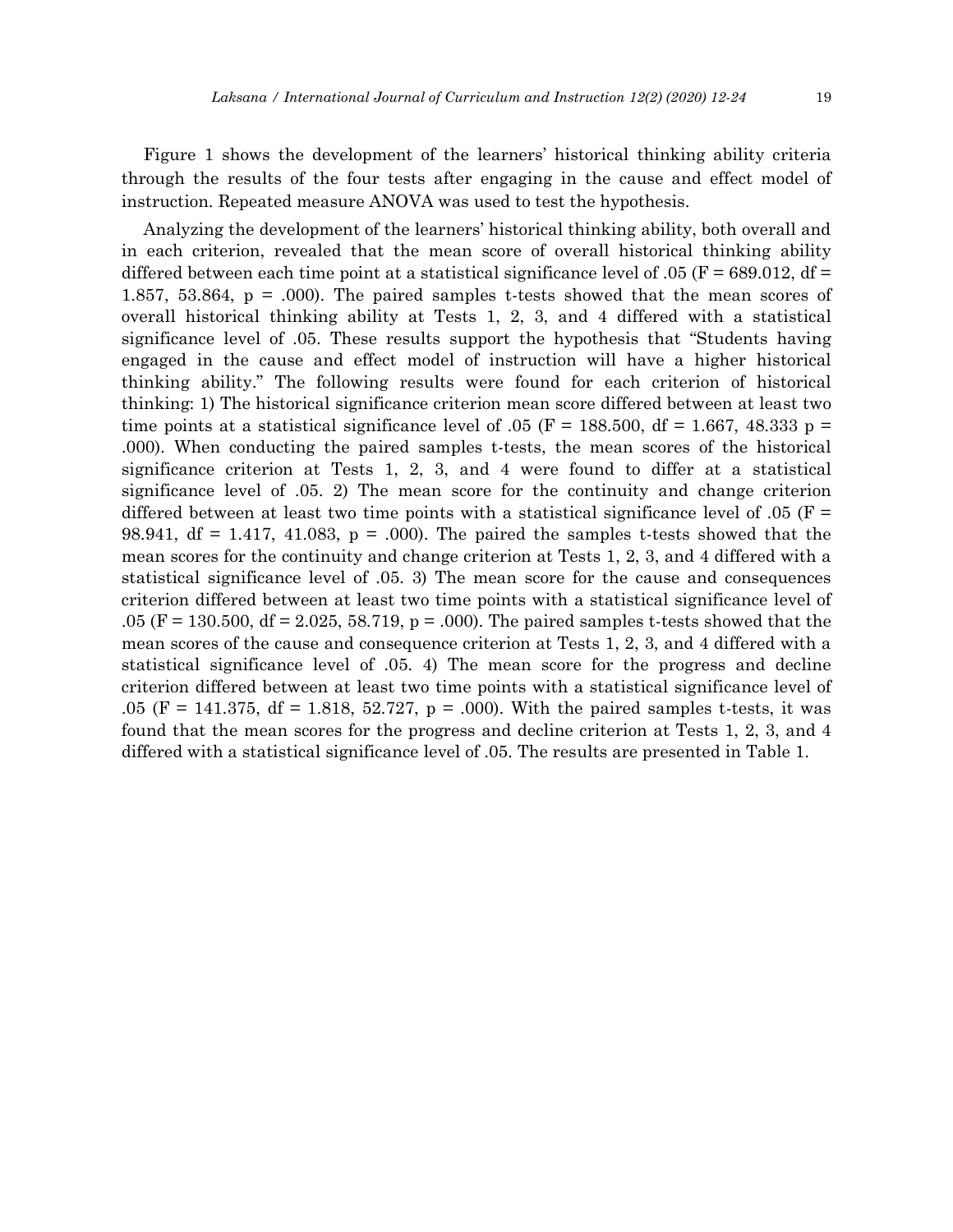| <b>Historical</b>       | Test 1         | Test 2         | Test 3         | Test 4         |          |
|-------------------------|----------------|----------------|----------------|----------------|----------|
| <b>Thinking Ability</b> | M              | M              | M              | M              | F        |
|                         | (SD)           | (SD)           | (SD)           | (SD)           |          |
|                         | Interpretation | Interpretation | Interpretation | Interpretation |          |
| 1) Historical           | 1.60           | 2.40           | 3.00           | 3.80           | 188.500* |
| significance            | (0.49)         | (0.49)         | (0.64)         | (0.76)         |          |
|                         | Low            | Moderate       | Moderate       | High           |          |
| 2) Continuity           | 2.00           | 2.60           | 3.40           | 4.00           | 98.941*  |
| and change              | (0.64)         | (0.49)         | (0.49)         | (0.90)         |          |
|                         | Low            | Moderate       | High           | High           |          |
| 3) Cause and            | 2.00           | 2.60           | 3.80           | 4.20           | 130.500* |
| consequence             | (0.64)         | (0.49)         | (0.76)         | (0.76)         |          |
|                         | Low            | Moderate       | High           | Very high      |          |
| 4) Progress and         | 1.60           | 2.20           | 3.00           | 3.40           | 141.375* |
| decline                 | (0.49)         | (0.40)         | (0.64)         | (0.49)         |          |
|                         | Low            | Moderate       | Moderate       | High           |          |
| Overall                 | 1.80           | 2.45           | 3.30           | 3.85           | 689.012* |
|                         | (1.34)         | (1.34)         | (2.35)         | (2.37)         |          |
|                         | Low            | Moderate       | High           | High           |          |

Table 1. Analytical results overall and for each criterion of historical thinking ability, by mean, standard deviations, and development.

 $*{\rm p}\leq .05$ 

## **Interpretation of historical thinking ability scores**

| <b>Scores</b> | Interpretation                                                  |  |  |
|---------------|-----------------------------------------------------------------|--|--|
| $0.01 - 1.00$ | Students have a very low level of historical thinking ability.  |  |  |
| $1.01 - 2.00$ | Students have a low level of historical thinking ability.       |  |  |
| $2.01 - 3.00$ | Students have a moderate level of historical thinking ability.  |  |  |
| $3.01 - 4.00$ | Students have a high level of historical thinking ability.      |  |  |
| $4.01 - 5.00$ | Students have a very high level of historical thinking ability. |  |  |

## **4. Discussion and conclusion**

During the study period, the students who engaged in the cause and effect model of instruction progressively improved their historical thinking, both overall and in each criterion, at a statistical significance level of .05. This improvement was found at all four test points. Such positive changes for the experimental group students resulted from steps 1–6 of the cause and effect model of instruction. Gunter, Estes, and Mintz (2007) developed the cause and effect model of instruction which entails teaching procedures that emphasize data interpretation, in accordance with Taba's (1967) teaching strategies. The model enables learners to comprehend large amounts of study information by organizing information, in which learners investigate, compile, and then link the facts together.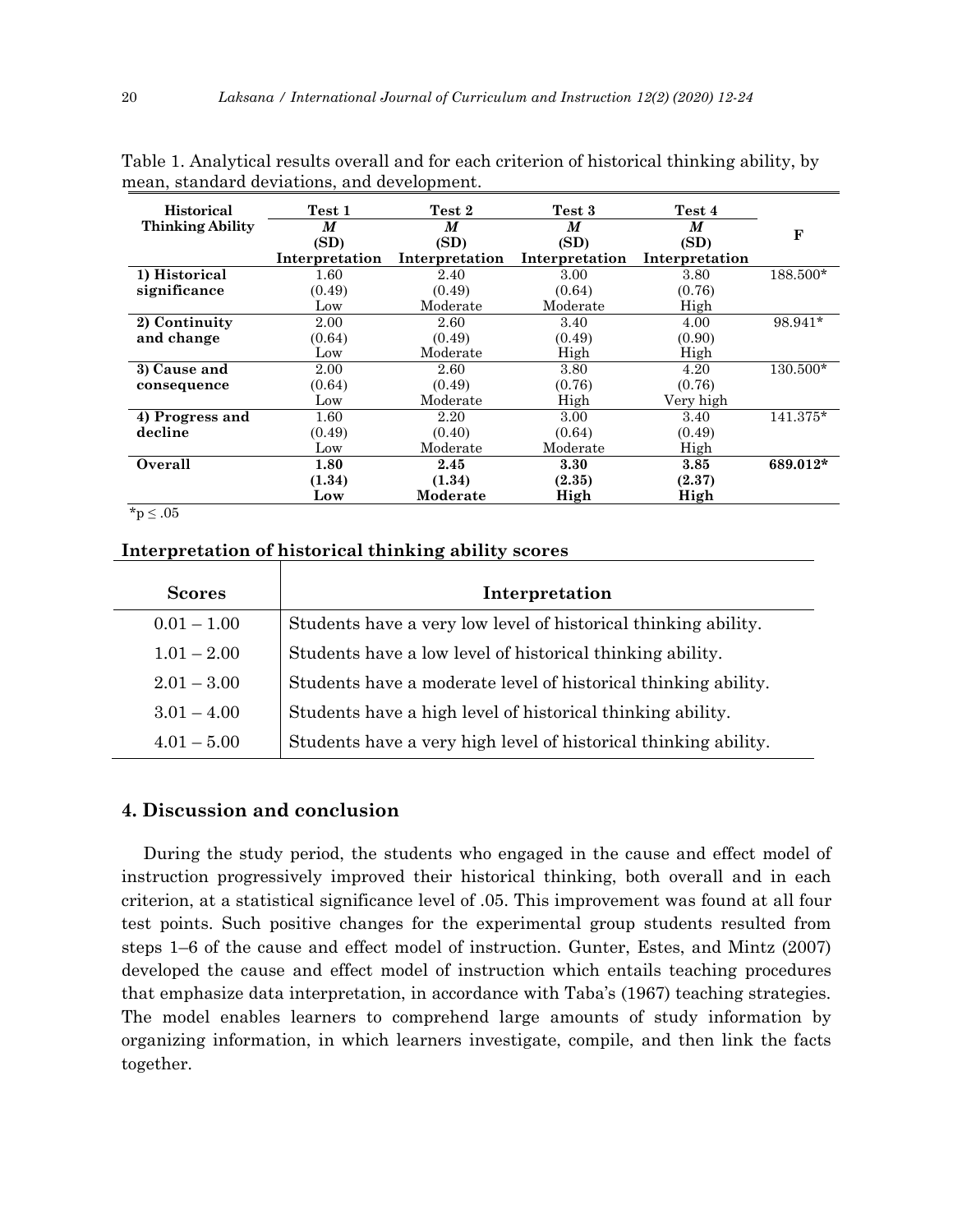The cause and effect model of instruction promotes learners' historical thinking ability through the tasks in step  $1 - 6$ . Step 1 involves choosing topics, issues, or information to be analyzed. This step requires learners to investigate and select information to analyze. Step 2 then concerns making inquiries about the cause and its supporting arguments. Step 3 involves inquiring about the effect and its supporting argument. Step 4 includes inquiring about the antecedent and its supporting argument. Step 5 then involves inquiring about the consequence and its supporting arguments. This step enables learners to acquire an historical thinking ability, specifically in the cause and consequences criterion. The first four steps require learners to investigate information to provide supporting arguments for the cause and effect, and they also help to organize facts and information. The process enables learners to understand the events assigned in the lessons which form the groundwork used to answer the questions in Step 6. Finally, step 6 involves inquiring to reach a conclusion. In this step, learners use the obtained information to comprehend the lessons and historical thinking ability, particularly the change and continuity, progress and decline, the historical significance criteria.

The study results indicate that the cause and effect model of instruction is suitable for promoting historical thinking abilities. The results reveal that after engaging in the cause and effect model of instruction, the experimental group of students' historical thinking ability, both overall and for each criterion, varied across time points with a statistical significance level of .05. For the ability in each criterion, the cause and consequence criterion had the highest mean score at all four measurement points compared to the other criteria. That is because the tasks in each step encourage learners to reflect on historical events, cause and consequence involving historical figures, groups, and context. Additionally, learners are also required to categorize cause and consequence. The mean scores for the other three criteria (criteria of continuity and change, historical significance, and progress and decline) progressively increased across the four measurement points. However, both the scores and mean scores for these criteria were lower than the cause and consequence criterion. This may be because only step 6 involves learning activities that focus on these three criteria, meaning that learners have fewer opportunities to reflect on past events and provide arguments for the continuity, change, historical significance, progress, and decline criteria. It can be summarized that the cause and effect model of instruction is suitable for promoting historical thinking abilities. Moreover, it is particularly capable and suited to promoting the cause and consequence criterion of historical thinking.

The results from this study are consistent with Wanser's (2013) study which discovered that integrating historical thinking into history teaching enhanced learners' historical thinking abilities. Furthermore, the results indicate that the cause and effect model of instruction can be applied to promote historical thinking abilities, consistent with the approach to promote historical thinking for learners proposed by Stipp et al. (2017, pp. 12-13). It is proposed that learning activities that focus on promoting historical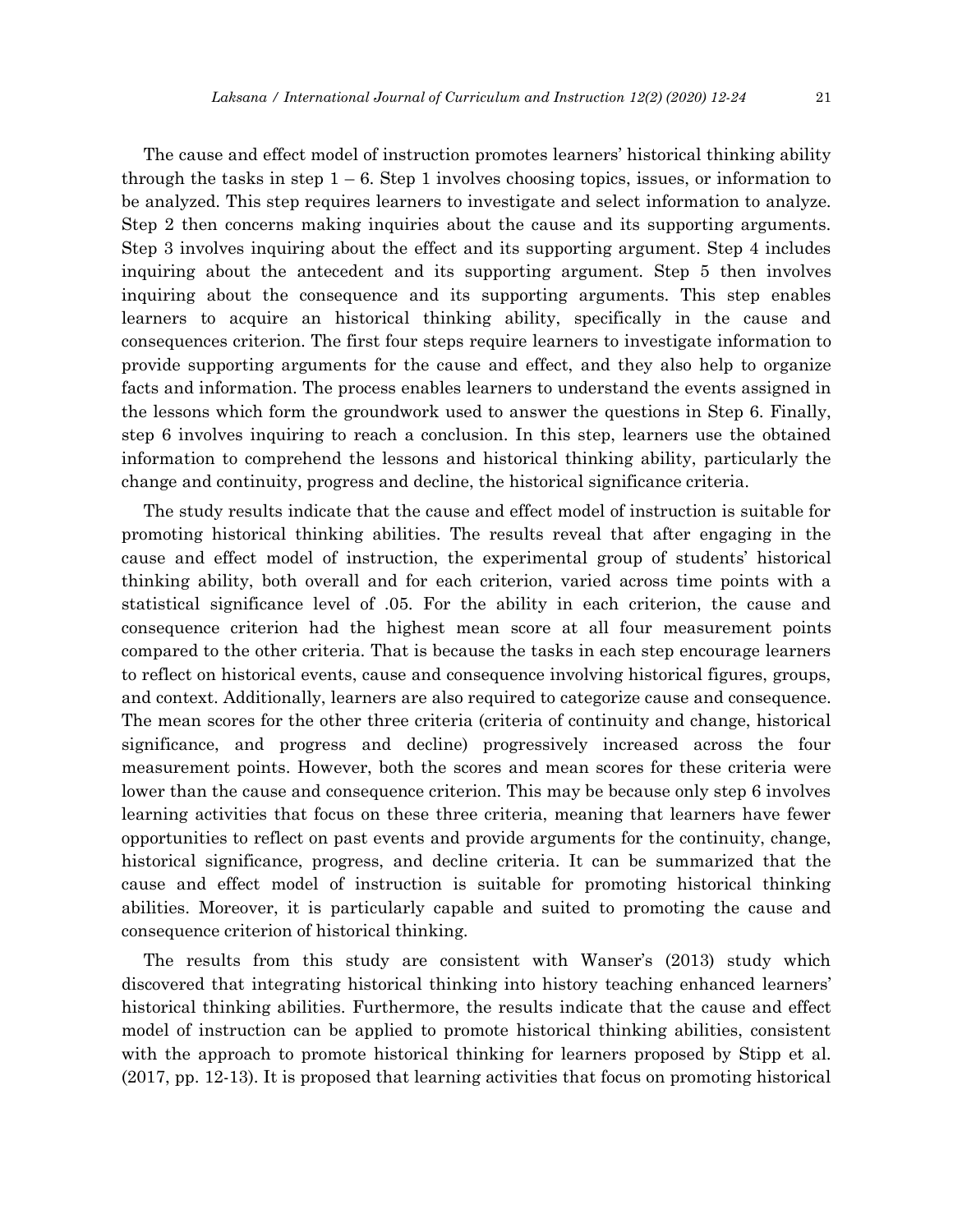thinking abilities should highlight questioning skills and historical problems, use various information sources, accept various interpretations, use history to understand the present, and teach important historical concepts. These findings are consistent with Seixas and Morton's (2013, pp. 3, 9) model, in which learning management that emphasizes historical thinking requires the teacher to provide activities that encourage learners to apply important historical concepts as frameworks to investigate the past through an inquiry process to transform the past into a learner-constructed history. Moreover, promoting historical thinking abilities is beneficial for undergraduate students majoring in social studies. This is in line with Ozmen (2015), who discovered that students majoring in social studies considered historical thinking to be important and improves the effectiveness of history teaching. Accordingly, it can be concluded that the cause and effect model of instruction is a suitable alternative to promote learners' historical thinking abilities.

#### **Acknowledgements**

Funding was provided by the 2017 budget from the Research and Development Institute, Ramkhamhaeng University.

#### **References**

- Brown, G., & Woodcock, J. (2009). Relevant, rigorous and revisited: Using local history to make meaning of historical significance. *Teaching History*, 134, 4-11. Retrieved from https://www.history.org.uk/secondary/resource/2310
- Cercadillo, L. (2006). 'Maybe they haven't decided yet what is right:' English and Spanish perspectives on teaching historical significance. *Teaching History*, 125, 6-9. Retrieved from https://www.jstor.org/stable/43260148
- Chambers, C. (2006). Teaching causal reasoning, in M. Hunt (ed.), *A practical guide to teaching history in the secondary school*, pp. 49–59. London: Routledge Falmer.
- Counsell, C. (2004). Looking through a Josephine-Butler-shaped window: Focusing pupils' thinking on historical significance. *Teaching History*, 114, 30-36. Retrieved from https://www.history.org.uk/secondary/resource/1257
- Duthie, J. (2012). A handbook for history teachers. Lamham, MD: University Press of America.
- Gardner, H. (2006). *Five minds for the future*. Boston, MA: Harvard Business School Press.
- Gunter, M., Estes, T., & Mintz, S. (2007). *Instruction: A model approach*. 5th ed. Boston, MA: Pearson.
- Haydn, T., Stephen, A., Arthur, J., & Hunt, M. (2015). *Learning to teach history in the secondary school: A companion to school experience*. 4th ed. New York, NY: Routledge.
- Kitson, A., Husbands, C., & Steward, S. (2011). *Teaching and learning history 11-18: Understanding the past*. Berkshire: Open University Press.
- Laksana, K. (2016). Historical thinking development: Thinking about historical significance. *Journal of Liberal Arts, Ubon Ratchathani University*, 12(2), 136-158. Retrieved from https://so03.tci-thaijo.org/index.php/jla\_ubu/article/view/87301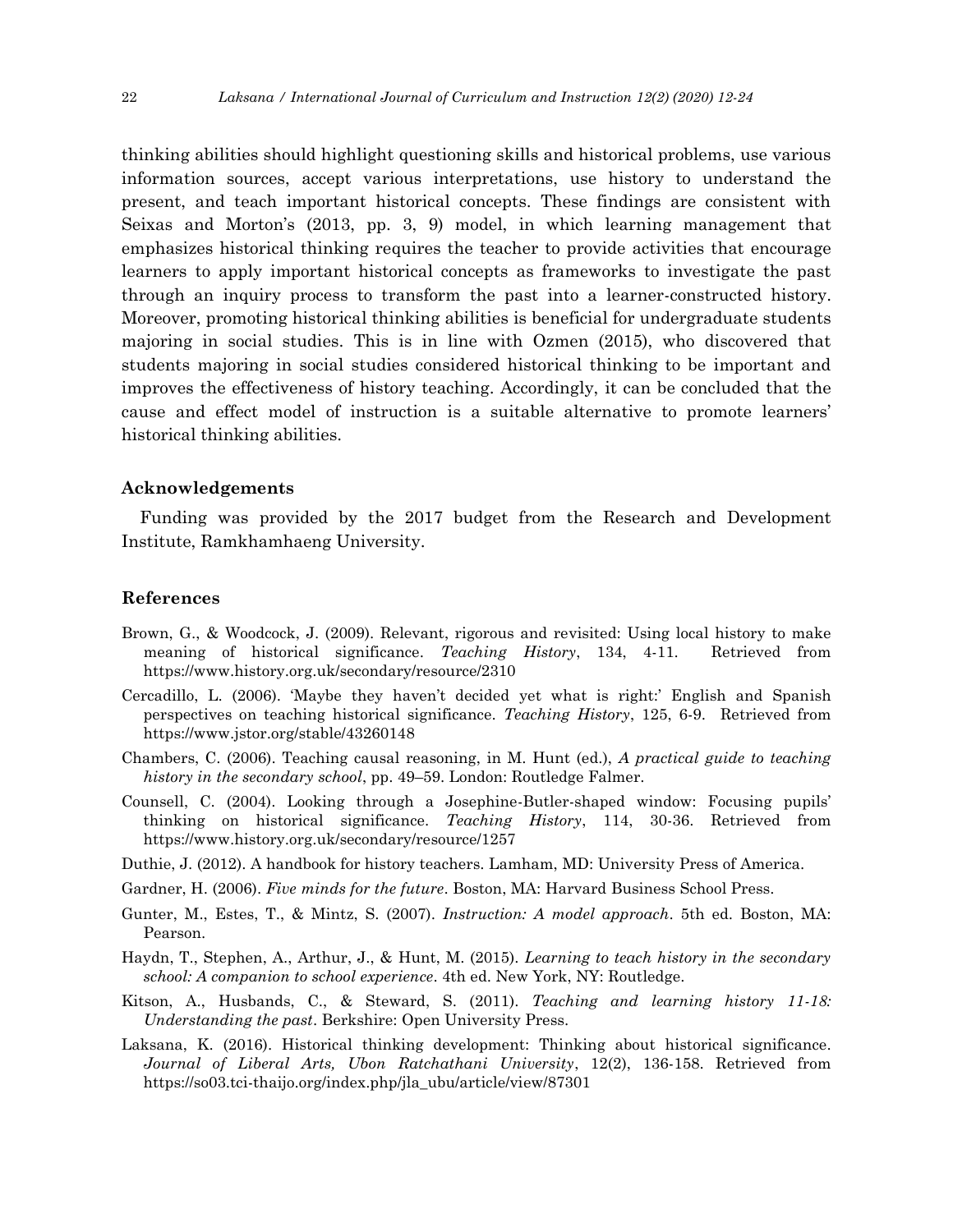- Lévesque, S. (2009). *Thinking historically: Educating students for the twenty-first century*. Toronto: University of Toronto Press.
- Lévesque, S. (2011). What it means to think historically, in *New possibilities for the past: Shaping history education in Canada*, pp.115-138. Vancouver, BC: The University of British Columbia Press.
- Mandell, N., & Malone, B. (2007). *Thinking like a historian: Rethinking history instruction*. Madison, WI: Wisconsin Historical Society.
- Martinko, M. (2017). *Examining children's historical thinking in hands-on history spaces*. (Master's Thesis, University of Washington, Seattle, Washington). Retrieved from http://hdl.handle.net/1773/39765
- Neumann, D. (2012). Training teachers to think historically: Applying recent research to professional development. *The History Teacher*, 45(3), 383-403. Retrieved from http://www.societyforhistoryeducation.org/pdfs/M12\_Neumann.pdf
- Ozmen, C. (2015). Social studies teacher candidates' views on historical thinking skills. *Educational Research and Reviews*, 10(14), 2031-2042. Retrieved from https://doi.org/ 10.5897/ERR2015.2294
- Phillips, R. (2002). Historical significance The forgotten 'key element'?. *Teaching History*, 106, 14-19. Retrieved from https://www.history.org.uk/secondary/resource/35
- Pongsripian, W. (2009). *Eras in Thai historical documents*. 2nd ed. Bangkok: Department of Education.
- Seixas, P. (2006). *Teacher notes: Benchmarks of historical thinking a framework for assessment in Canada*. Vancouver, BC: Centre for the Study of Historical Consciousness.
- Seixas, P. (2017). A model of historical thinking. *Educational Philosophy and Theory*, 49(6), 593- 605. Retrieved from http://dx.doi.org/10.1080/00131857.2015.1101363
- Seixas, P., & Morton, T. (2013). *The big six: Historical thinking concepts*. Toronto: Nelson Education.
- Seixas, P., & Peck, C. (2004). Teaching historical thinking, in *Challenges and prospects for Canadian social studies*, pp.109-117. Vancouver, BC: Pacific Educational.
- Stipp, S., Gibson, L., Denos, M., Case, R., & Miles, J. (2017). *Teaching historical thinking*. Vancouver, BC: The Critical Thinking Consortium.
- Taba, H. (1967). *Teacher's handbook for elementary social studies*. Palo Alto, CA: Addison-Wesley.
- VanSledright, B. (2004). What does it mean to think historically… and how do you teach it?. *Social Education*, 68(3), 230-233. Retrieved from https://www.socialstudies.org/publications/ socialeducation/april2004/what-does-it-mean-to-think-historically-and-how-do-you-teach-it
- Vivancos, A., & Ferrer, L. (2017). What is historically significant? Historical thinking through the narratives of college students. *Educação e Pesquisa*, 26, 1-16. Retrieved from https://dx.doi.org/ 10.1590/s1678-4634201709168641
- Wanser, T. (2013). *Professional development of history content and skills: Measuring effects on teachers and students* (Doctoral dissertation, University of Nebraska, Lincoln, Nebraska). Retrieved from http://works.bepress.com/teresa\_wanser/1/